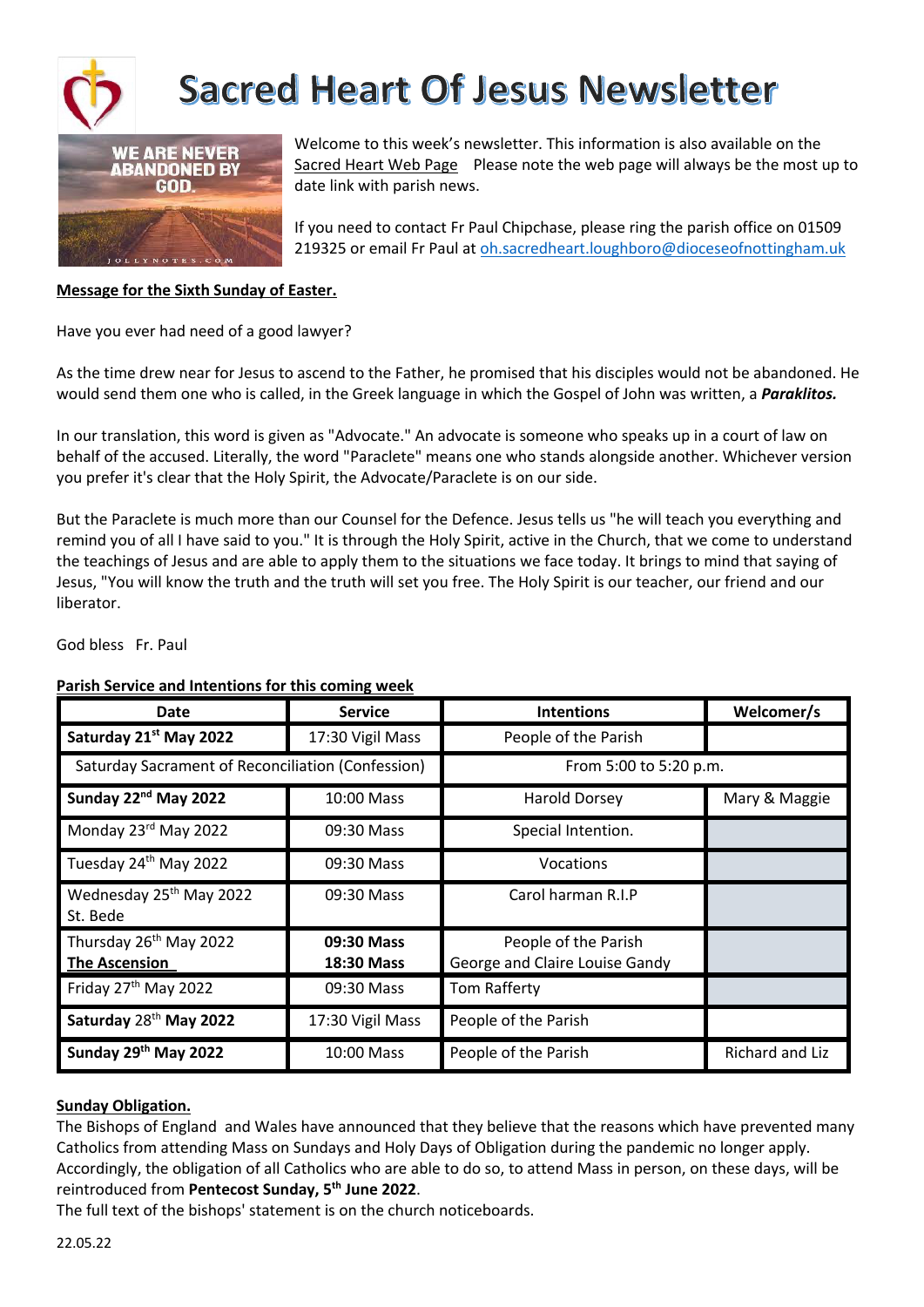

**Sunday Mass Readers Rota -** As part of our gradual return to normality, the Sunday Mass Readers' Rota is being reactivated. If you would like to be one of our Sunday Mass readers, please speak to Will Holland after Mass or call him on 07811 353 248., it will be good to bring the rota back and perhaps introduce some new faces. God Bless, *Will*

**Mature Adults -** We are hoping to go to the cafe on Queens Park, on Monday 11th July, meeting at 2 pm, for afternoon tea of sandwiches and cakes. The cost is £5 per person (drinks not included). Please contact Maggy (01509 829753) or Iris (01509 263715) by the end of May if you would like to come.

Our next meeting is on Monday June 13th at 2 pm "Indian Culture". All are welcome.

**Rosmini Centre -** 433 Fosse Way, Ratcliffe on the Wreake, LE7 4SJ; Mobile: 07828781537; aabelsito@hotmail.com looks forward to seeing you again.

BIBLE STUDY **-** The Book of ACTS, a perennial Handbook for the Church. An Introduction on TUESDAY 24th May 7.30pm – 9.00pm – Please note that the time for Bible Study will change in June.

FIRST LECTURE on Rosmini's "The Five Wounds of Holy Church". Rosmini's prophetic book reveals the reasons behind the wounds of the Church today is on TUESDAY 31st May 7pm – 8.30pm

(If you cannot make it to the Rosmini Centre, why not join our Zoom group by sending us your e-mail address and participate from the comfort of your home?)

#### **Parish Census. – Please fill out a form**

To begin the process of rebuilding our parish community after the Covid restrictions, the Parish Pastoral Council wish to take a census of all parishioners.

Census forms are at the back of the church and have been prepared by the Diocese to be fully compliant with the *General Data Protection Regulations.*

The information will be held for pastoral purposes only e.g. visits to the sick etc. Only the parish priest will have access and the data will be stored securely.

Please complete and return a form with details of all Catholic parishioners at your home address who consent to be included.

### **News from within our Nottingham Diocese - Forthcoming Events**

- Bishop Patrick warmly invites people from across the diocese to Saint Baranbas Cathedral on Thursday 2nd June for Happy and Glorious, a musical celebration to mark the Platinum Jubilee of HM The Queen. Tickets for the evening are available at www.dioceseofnottingham.uk/events/jubilee Come and join HM's Lord Lieutenant and other guests as we give thanks to God for The Queen.
- Retreat for Young Adults in Walsingham 10th-11th June Christus Vivit (the Diocese's Young Adult Ministry) is organising a retreat for Young Adults (18-35) to coincide with the Diocesan Pilgrimage to Walsingham. The cost of the retreat is £60 (full board including transport from the diocese), there are also a limited number of 50% funded places. Please email cv@dioceseofnottingham.uk for more information, or to sign up by Monday 16th May
- Calling Foundation Governors is a virtual information session about being a foundation governor in one of our Catholic schools, and takes place on Wednesday 22nd June from 7.00pm – 8.30pm. Please see the poster on the parish notice board. For further information, please contact: Julie Sweeney at the Diocesan Education Service (julie.sweeney@nottingham-des.org.uk).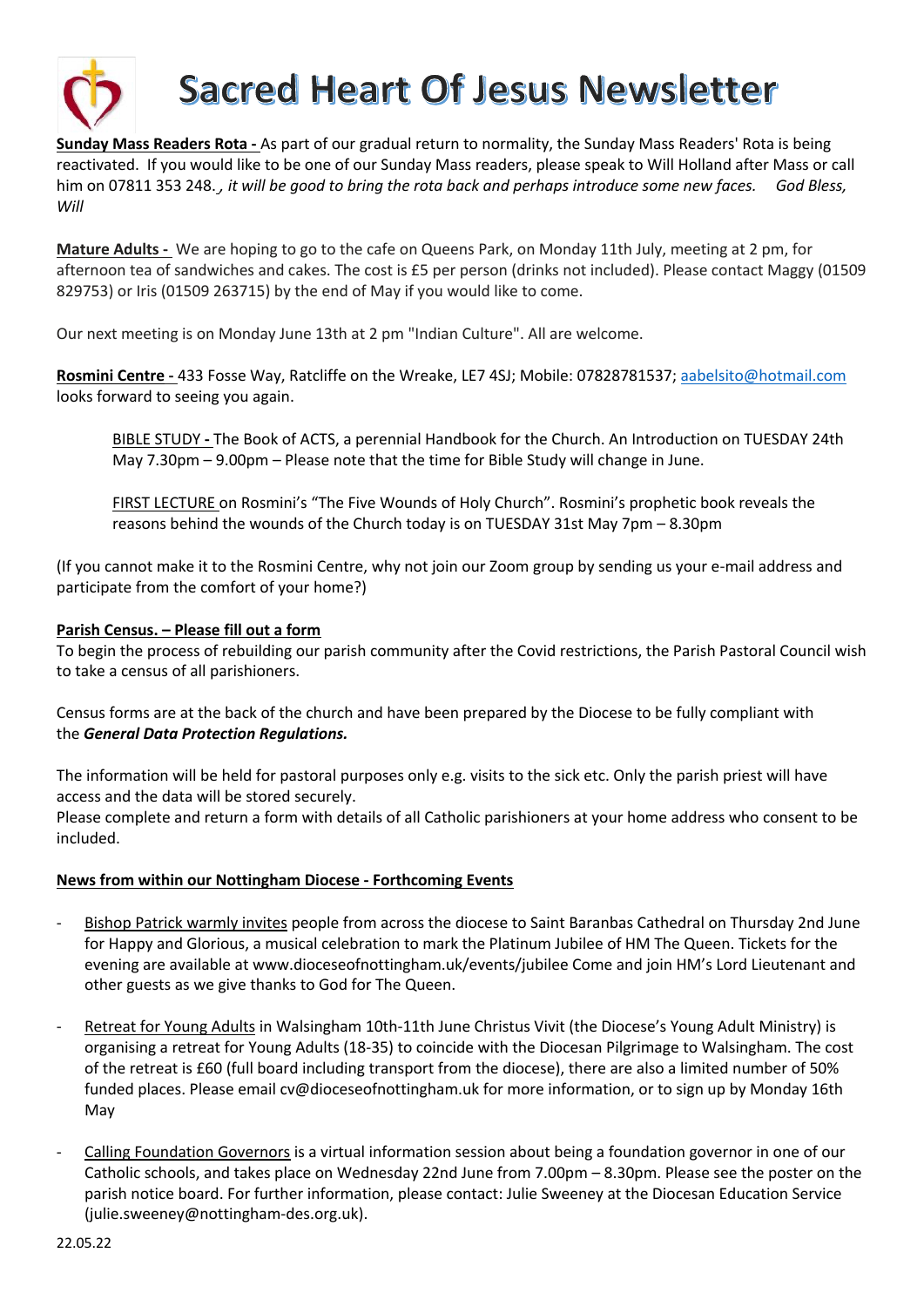

- Springboard, a hands-on workshop from Caritas, is coming to Leicestershire and Rutland parishes on Saturday 25th June at Saint Joseph, Leicester from 10.30am until 3.30pm. Following the Here: Now: Us workshop and Synod consultations last Autumn, the pandemic is giving way to a time of crisis for the poorest in society and for the planet. At Springboard we'll discern our call to mission in the 'new normal', celebrate the potential of our parishes, build local collaboration for the Common Good, and establish a county-based Caritas Hub as a platform for action – all inspired by Pope Francis's The Joy of the Gospel. You will be very welcome. For bookings and further information visit http://bit.ly/2022Springboard, email caritas@dioceseofnottingham.uk or call 0115 648 1509.
- Divine Renovation Connect Nottingham is being held from 10.00am until 5.00pm on Saturday 2nd July at the Parish of the Good Shepherd, Woodthorpe, to connect with other on the journey of parish renewal. Parish renewal can be a lonely journey, which is why it is important for priests and parish leaders to regularly connect with other mission-minded leaders to exchange ideas, support each other, and to pray and worship together. If you are already implementing principles of renewal in your parish (e.g. run an evangelisation tool such as Alpha, cast a vision for your parish, or leading out of a leadership team), we invite you to join us This is an opportunity for you to be with parish leaders from across the UK and hear from speakers on the practicalities of parish renewal, share your own experiences, learn from others, and to pray and worship together. For bookings, see: https://brushfire.com/divinerenovationministry-uk/drukconnectnottingham

### **Children's Activity**

-